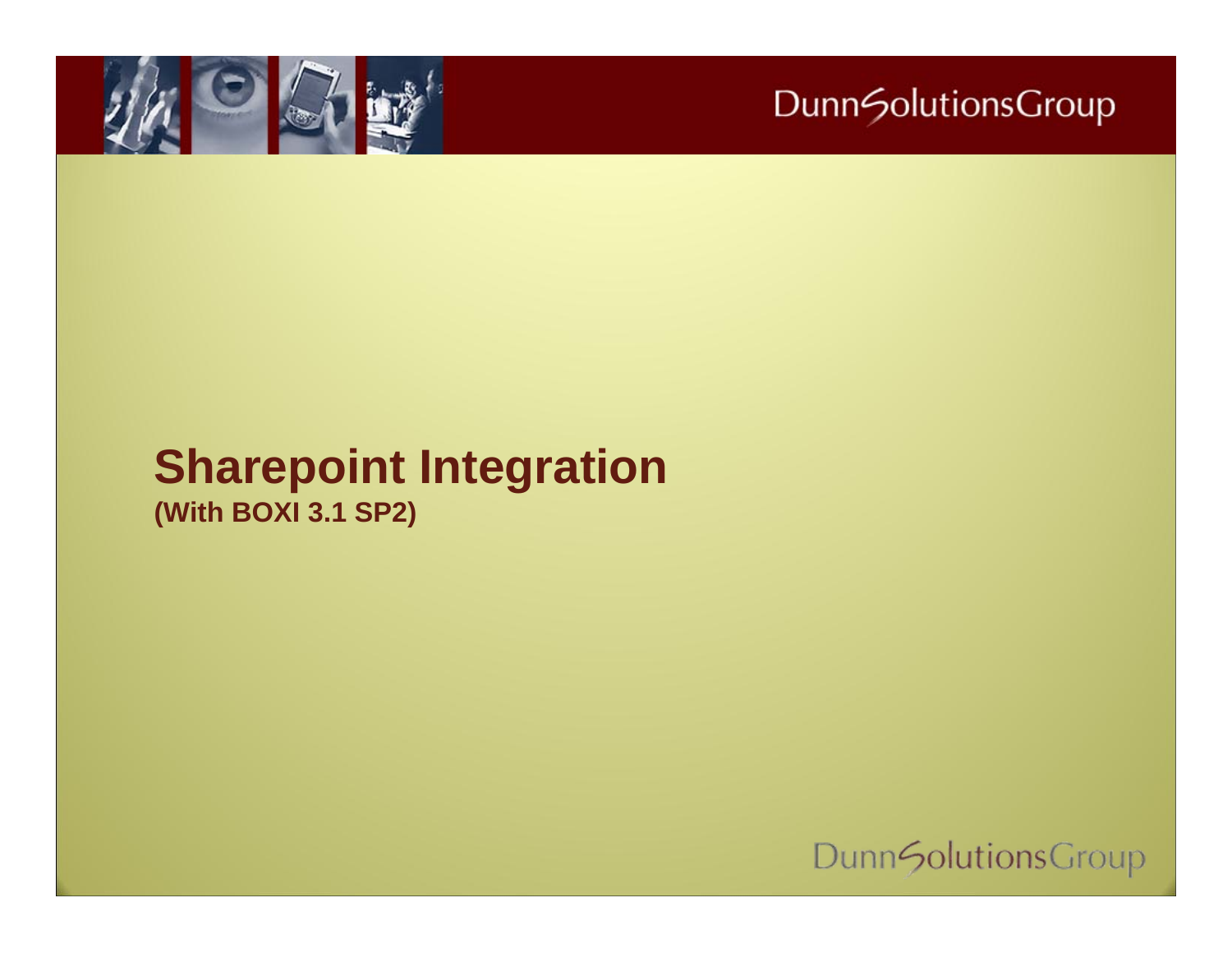## **Agenda**

- **Overview**
- **Installation**
- Web Parts
- **Adding A Site**
- What's new
- **Cuestions**

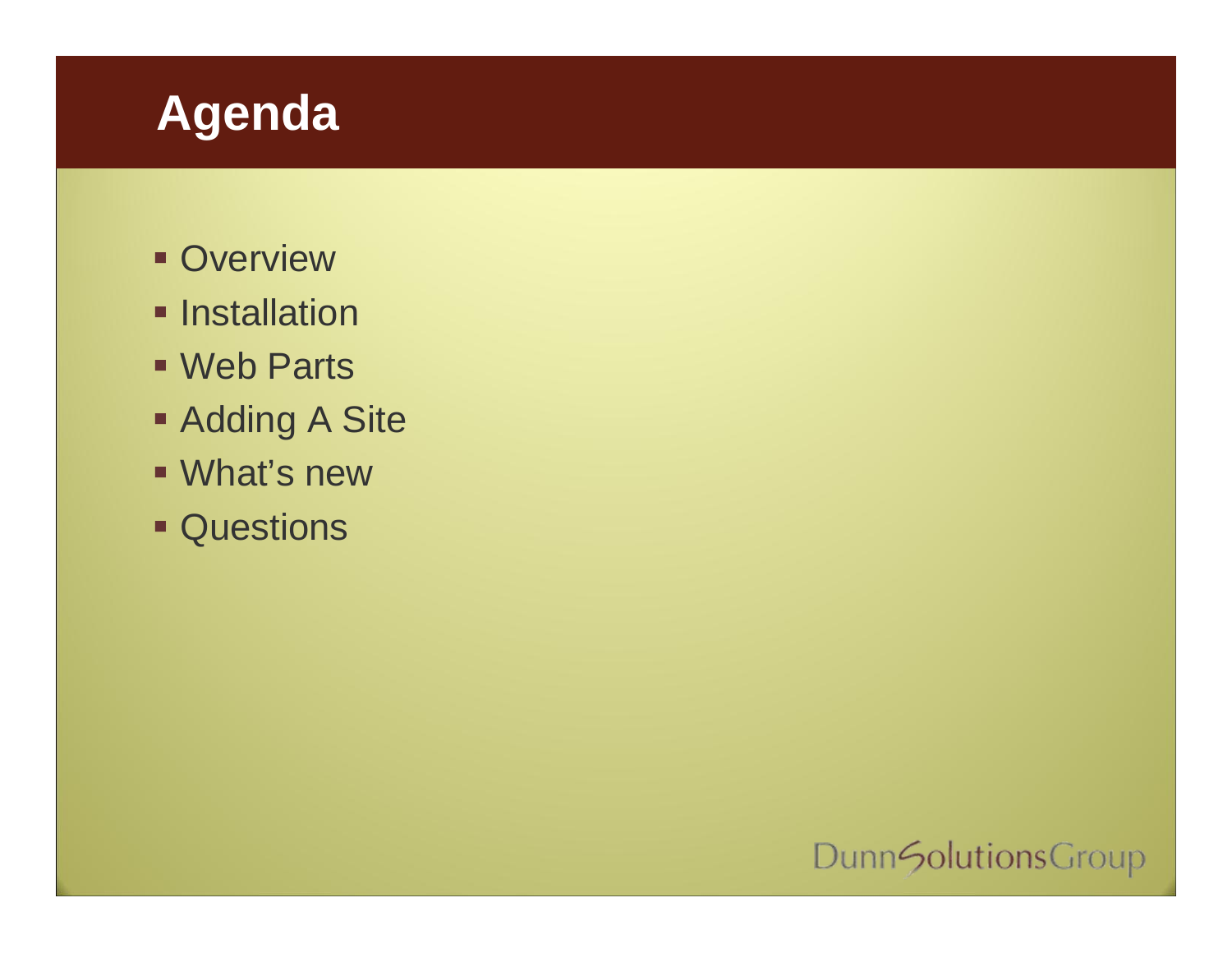## **Sharepoint Integration**

- **The Integration option for Microsoft SharePoint** software runs in your web browser and is your main interface for working with objects in BusinessObjects Enterprise.
- **The Integration option for Microsoft SharePoint** software XI 3.1 Service Pack2 is an add-on installation on a pre-installed XI 3.1 version of the application and is available as a patch install.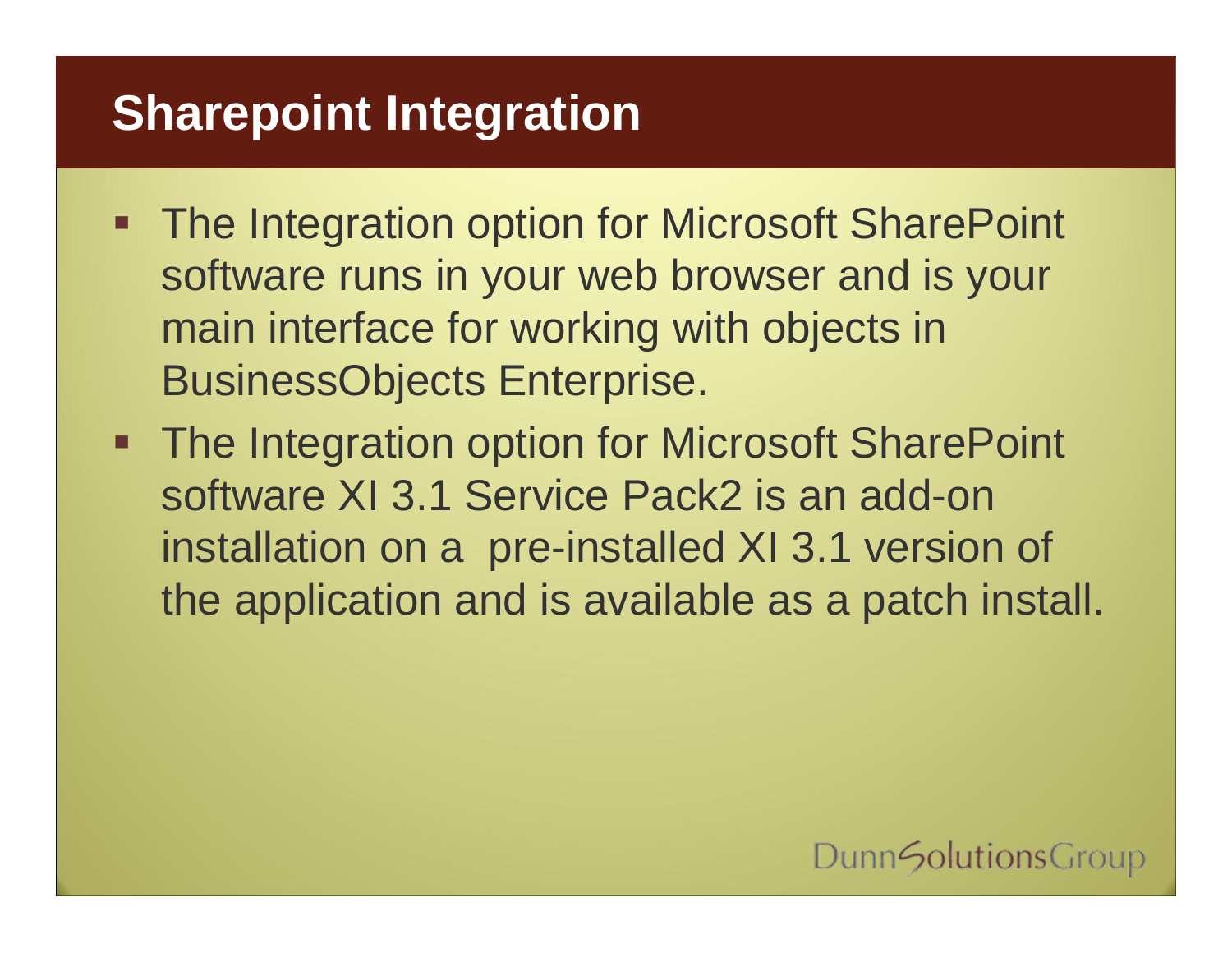## **Installation Order and Requirements**

#### **Order**

**Install Business Objects** Enterprise XI 3.1 service pack 2

Install the MSXML4 patch from Microsoft

**Install the Integration** option for Microsoft Sharepoint software XI 3.1 Service pack 2

**Requirements** Minimum 650 mb of disk space ■32-bit support only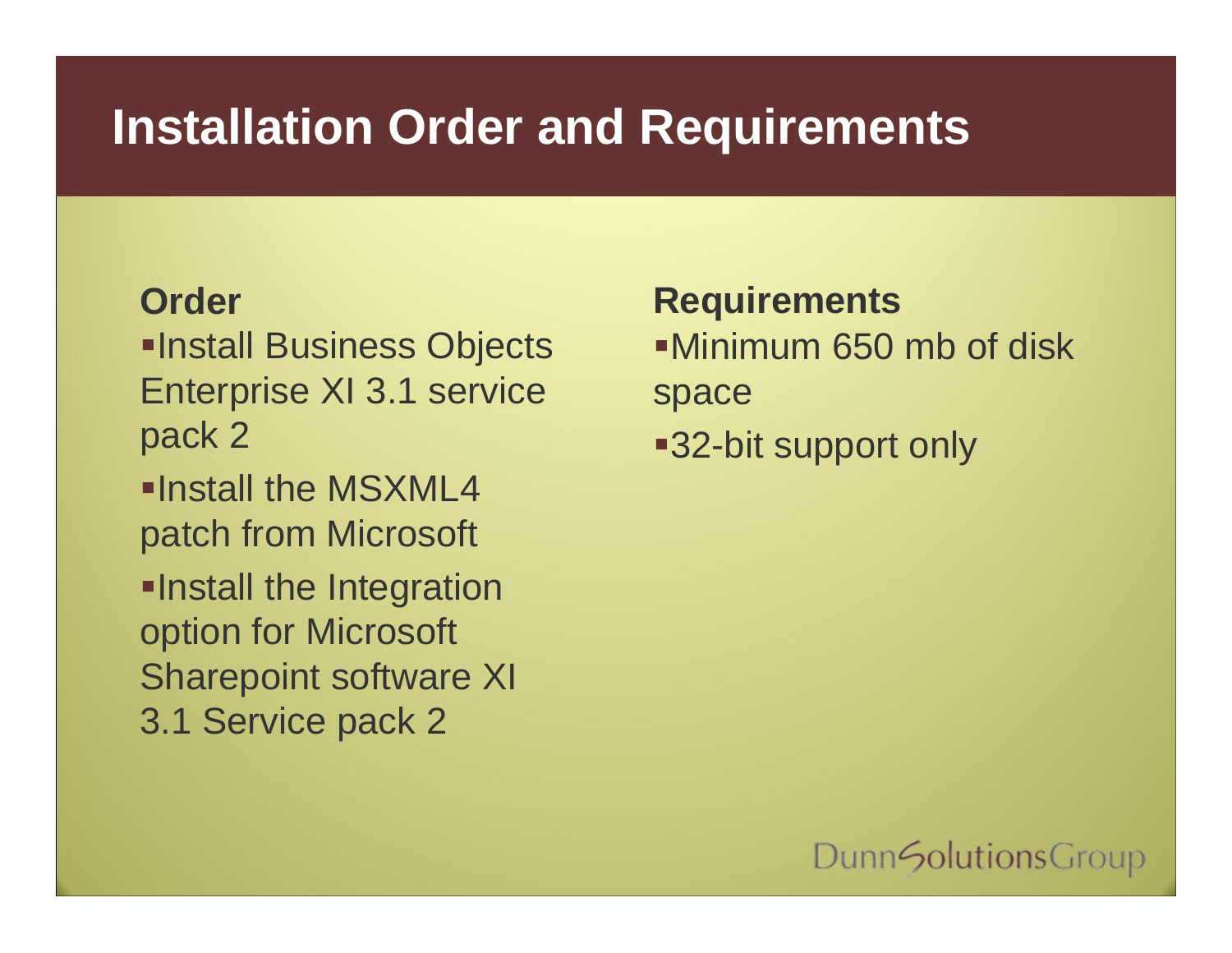## **Installation process**

#### **Deployment Options**

Chose the SharePoint server where the integration option will be deployed

| $ \Box$ $\times$<br>is Integration Option For Microsoft SharePoint Software Setup                                         | ire Integr                                        |
|---------------------------------------------------------------------------------------------------------------------------|---------------------------------------------------|
| <b>Deployment Options</b><br>ை<br>The options below affect how the web part package will be installed                     | Configur<br>Please pr                             |
| Please select the SharePoint Virtual Server you wish to deploy the Web Part Package to:<br>All SharePoint Virtual Servers | Do yo                                             |
|                                                                                                                           | The U<br>http:<br>Pleas<br>Note:<br>.NET<br>http: |
| Next<br>Cancel<br>$<$ Back                                                                                                |                                                   |

#### **Software Setup**

Provide the configuration settings and the Connectivity Information

| <b>Configuration Settings</b>                           |                                                                                     |  |  |  |  |  |
|---------------------------------------------------------|-------------------------------------------------------------------------------------|--|--|--|--|--|
| Please provide the configuration settings               |                                                                                     |  |  |  |  |  |
| Do you wish to use the Document View Web Part?          |                                                                                     |  |  |  |  |  |
| <sup>6</sup> Yes, will view objects using .NET InfoView |                                                                                     |  |  |  |  |  |
|                                                         | <sup>C</sup> Yes, will view objects using Java InfoView                             |  |  |  |  |  |
| Mo, I will set up object viewing manually               |                                                                                     |  |  |  |  |  |
| http://localhost/                                       | The URL to the Web Server that hosts InfoView (e.g., http://infoviewserver/):       |  |  |  |  |  |
| Please specify a Java InfoView URL:                     | Note: The Document View Web Part requires an InfoView OpenDocument URL, and since a |  |  |  |  |  |
|                                                         | .NET InfoView was chosen, a Java InfoView URL is needed to use Document View.       |  |  |  |  |  |
| http://localhost:8080/InfoViewApp/logon.jsp             |                                                                                     |  |  |  |  |  |
|                                                         |                                                                                     |  |  |  |  |  |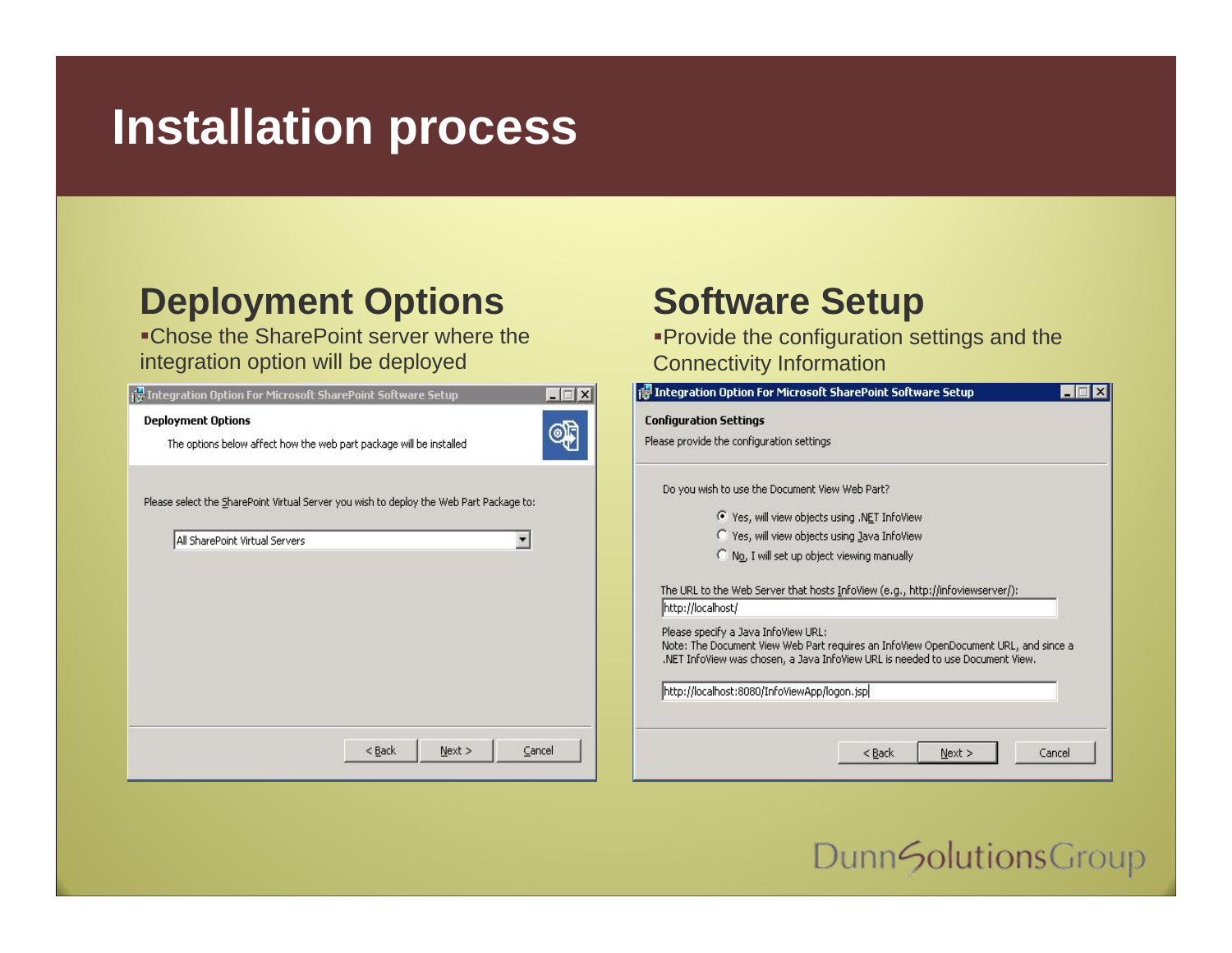## **Web Parts**

- Content Explorer
- ш User Actions
- п Advanced Search
- П Crystal Report Viewer
- п **Dashboard**
- П Document Viewer
- п Xcelsius Viewer
- $\blacksquare$ Analytical Report Viewer

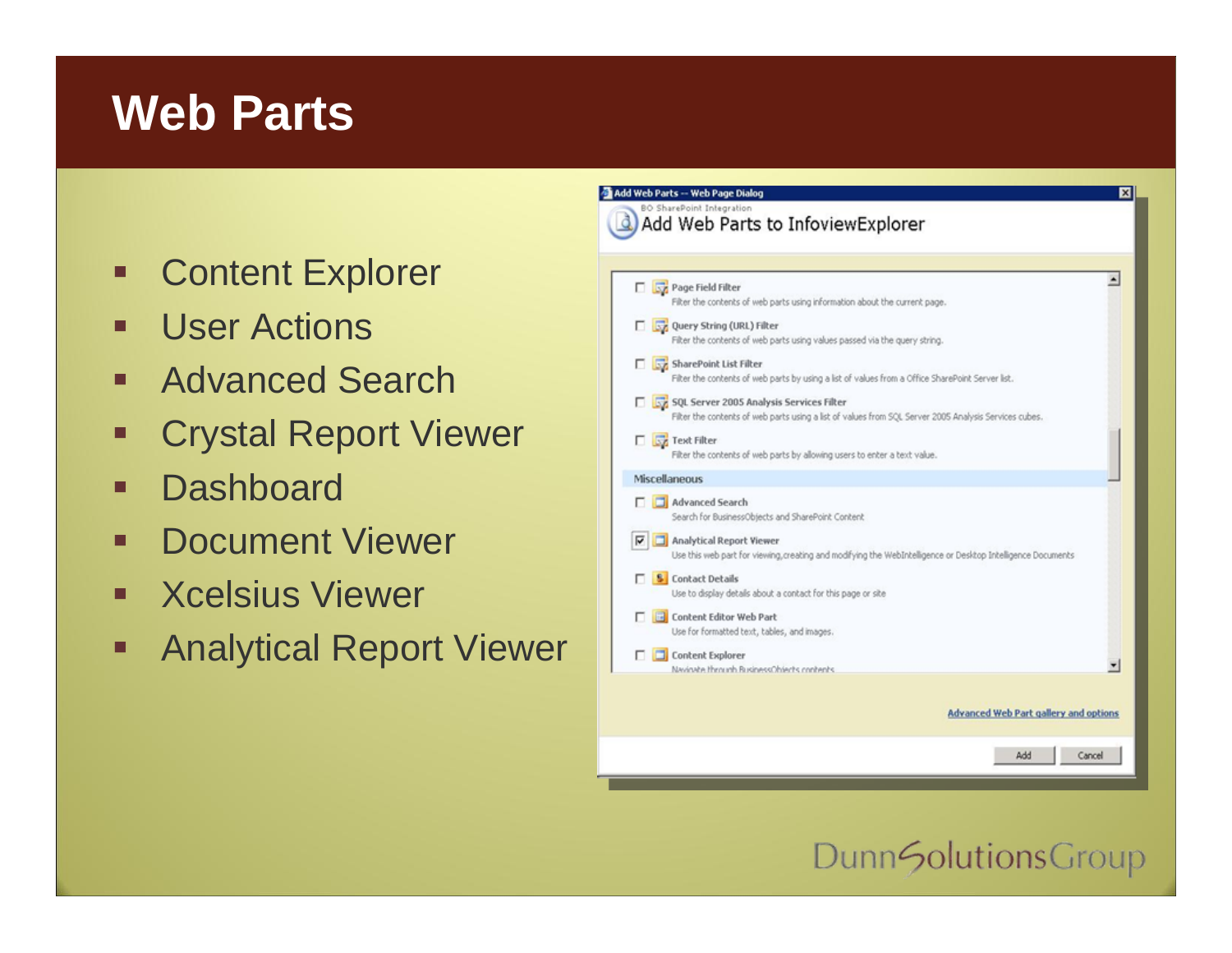# **Adding/Configuring Sites**

- ٠ Content explorer allows you to browse the objects inside InfoView
	- $\blacksquare$ Object list restricted based on security privileges

| View All Site Content<br><b>Documents</b><br>Lists | Home > BO SharePoint Integration<br><b>Content Explorer</b>                 |    |                                                                                                                                 |                 |                                                                                       |                         |                                     |                                                         |      |
|----------------------------------------------------|-----------------------------------------------------------------------------|----|---------------------------------------------------------------------------------------------------------------------------------|-----------------|---------------------------------------------------------------------------------------|-------------------------|-------------------------------------|---------------------------------------------------------|------|
| <b>Discussions</b>                                 | Search title +<br><b>Cold Collinber - Add - Organize - Send - Actions -</b> |    |                                                                                                                                 |                 |                                                                                       |                         | P                                   |                                                         |      |
| <b>Sites</b>                                       | <b>B</b> All                                                                | Ш  | Title. <sup>4</sup>                                                                                                             | <b>Last Run</b> |                                                                                       | Type                    |                                     | Owner                                                   | Inst |
| <b>People and Groups</b><br>Help                   | <b>B</b> My Favorites<br>Inbow                                              | Ð  | Administration Tools                                                                                                            |                 |                                                                                       | Folder                  |                                     | Administrator                                           |      |
| <b>Dashboard</b><br><b>Advanced Search</b>         | 曲<br>Public Folders                                                         | œ  | Auditor                                                                                                                         |                 |                                                                                       | Folder                  |                                     | Administrator                                           |      |
| <b>Recycle Bin</b>                                 |                                                                             | 脑  | Feature Samples<br>Contains examples of new features                                                                            |                 |                                                                                       | Folder                  |                                     | Administrator                                           |      |
|                                                    |                                                                             | ъū | Report Conversion Tool                                                                                                          |                 |                                                                                       | Folder                  |                                     | Administrator                                           |      |
|                                                    | €                                                                           |    | Report Samples<br>Contains sample reports that are shippe<br>Search Program<br>Top-<br>level folder containing the program used |                 |                                                                                       | Create<br>this website. |                                     | Site Actions<br>Add a new library, list, or web page to |      |
|                                                    |                                                                             |    | Search title -                                                                                                                  | <b>Owner</b>    | <b>Edit Page</b><br>this page.                                                        |                         | Add, remove, or update Web Parts on |                                                         |      |
|                                                    |                                                                             |    |                                                                                                                                 |                 | Administrator                                                                         |                         | <b>Site Settings</b>                | Manage site settings on this site.                      |      |
|                                                    |                                                                             |    |                                                                                                                                 |                 | Administrator                                                                         |                         |                                     |                                                         |      |
|                                                    |                                                                             |    |                                                                                                                                 |                 | You can add web parts and<br>modify the contents of a site<br>using site actions menu |                         |                                     |                                                         |      |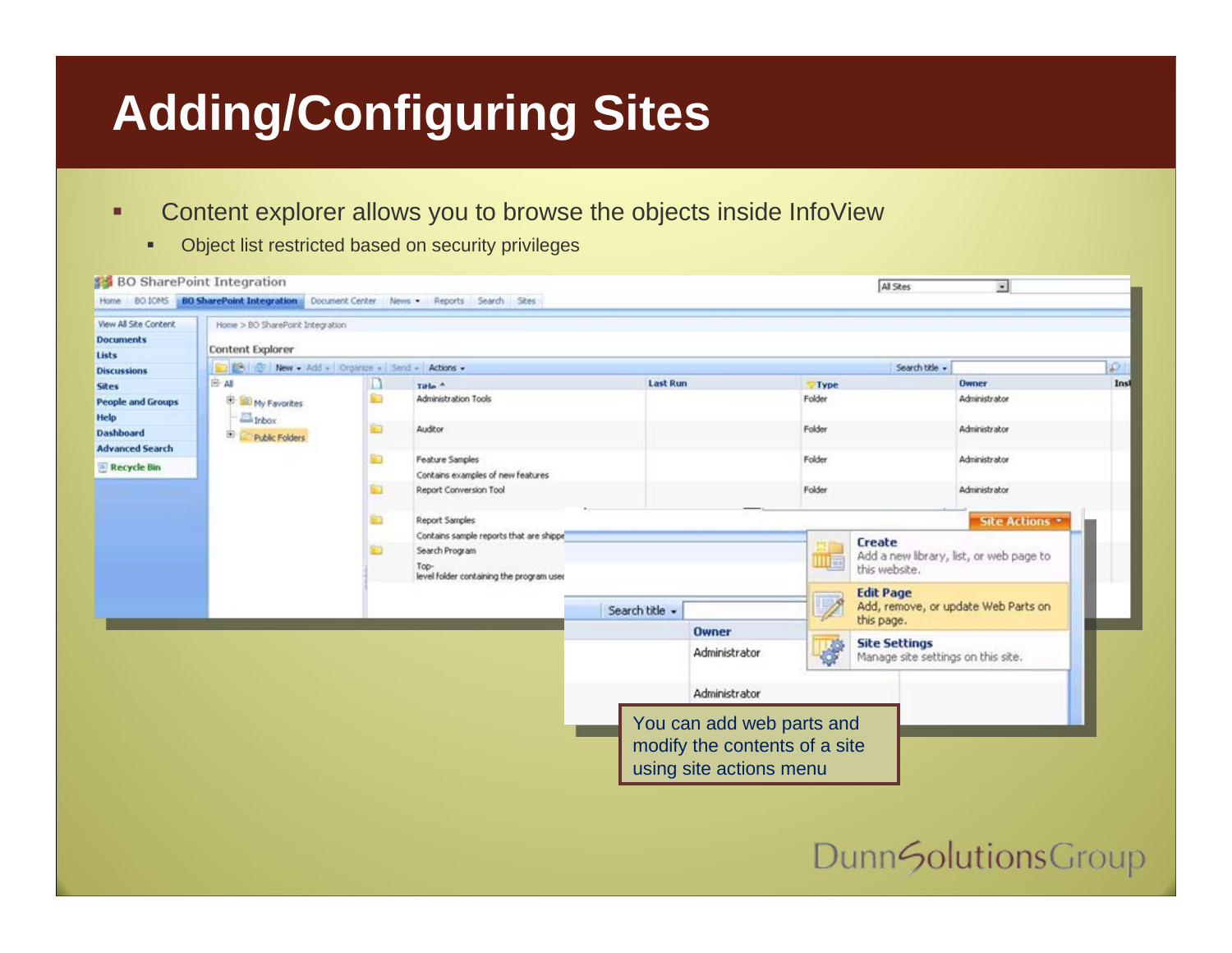# **Viewing/Editing Documents**

#### Objects can be viewed/edited directly inside the SharePoint portal

| Home                     |                                                                                                                      |               |               |               |           |  |
|--------------------------|----------------------------------------------------------------------------------------------------------------------|---------------|---------------|---------------|-----------|--|
| <b>BO IOMS</b>           |                                                                                                                      |               |               |               | All Sites |  |
| Home BO Integration      | Document Center News - Reports Search Sites<br><b>BO IOMS</b>                                                        |               |               |               |           |  |
| View All Site Content    |                                                                                                                      |               |               |               |           |  |
| <b>Documents</b>         | Home > BO IOMS<br>Document Viewer                                                                                    |               |               |               |           |  |
| <b>Lists</b>             |                                                                                                                      |               |               |               |           |  |
| <b>Discussions</b>       | ● Document - View -   ■ 23   船   9 (*   100%<br>Navigation Map<br><b>R</b> P Click icon to add simple report filters |               |               |               |           |  |
| <b>Sites</b>             |                                                                                                                      |               |               |               |           |  |
| <b>People and Groups</b> | Formatted Report for Drill                                                                                           |               |               |               |           |  |
| Help                     | Geography Sales<br>E Product and Top 10 Category                                                                     |               |               |               |           |  |
| <b>Dashboard</b>         |                                                                                                                      |               |               |               |           |  |
| <b>Advanced Search</b>   |                                                                                                                      |               |               |               |           |  |
| Recycle Bin              | <b>Overall State &amp; City Sales</b>                                                                                |               |               |               |           |  |
|                          |                                                                                                                      |               |               |               |           |  |
|                          |                                                                                                                      |               |               |               |           |  |
|                          |                                                                                                                      | State         | City          | Sales revenue |           |  |
|                          |                                                                                                                      | New York      | New York      | 3,151,021.70  |           |  |
|                          |                                                                                                                      | Texas         | Houston       | 2,246,198.40  |           |  |
|                          |                                                                                                                      | California    | Los Angeles   | 1,656,675.70  |           |  |
|                          |                                                                                                                      | California    | San Francisco | 1,336,003.30  |           |  |
|                          | $\left  \cdot \right $<br>٠                                                                                          | $\vert \vert$ |               |               |           |  |
|                          | 日汇品<br>Geography Sales<br><b>R</b> Product and Top 10 Category Sales<br>$M \leftarrow P$                             |               |               |               |           |  |
|                          |                                                                                                                      |               |               |               |           |  |
|                          |                                                                                                                      |               |               |               |           |  |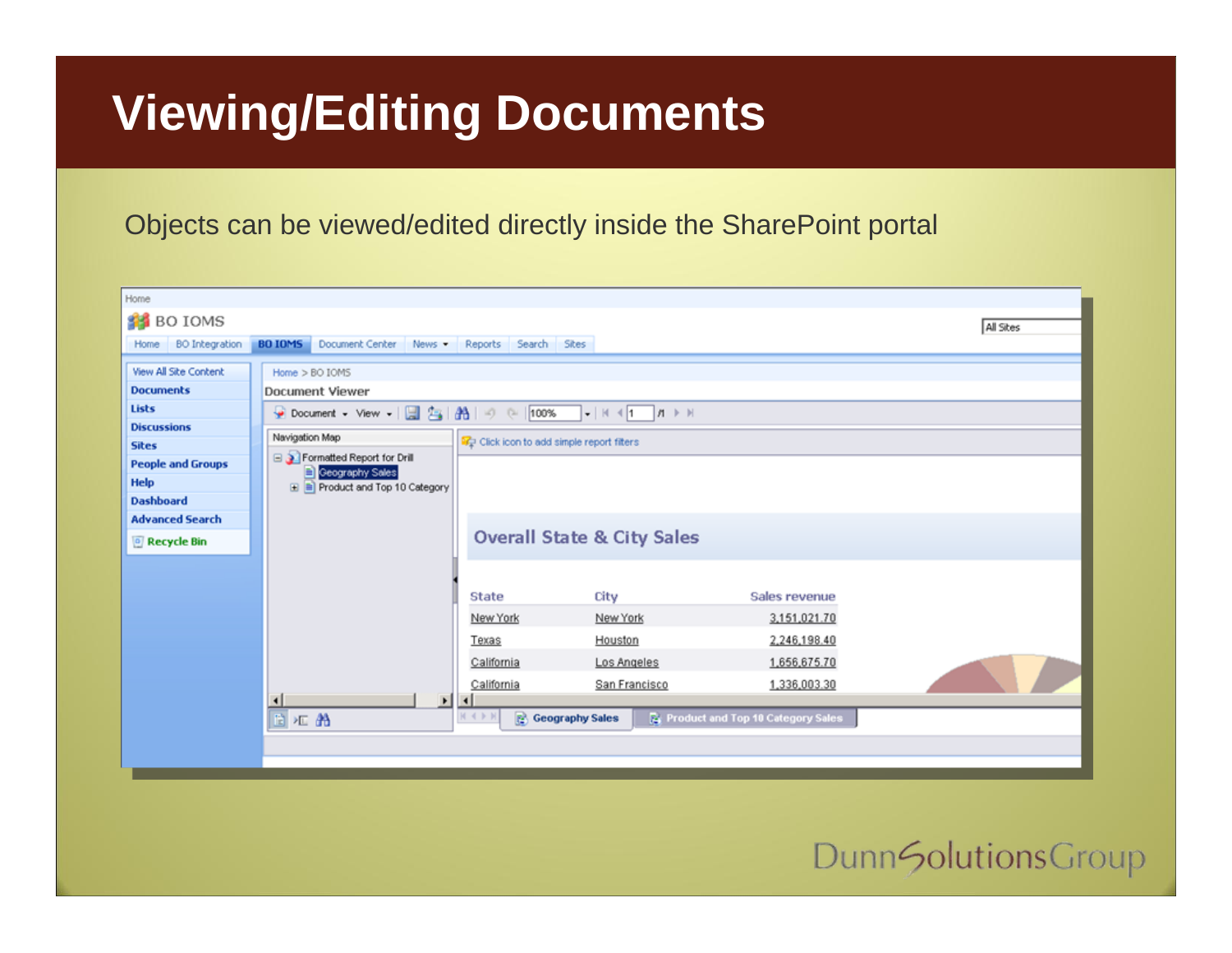# **What's New**

- п Sharepoint Integration option for BOXI 3.1 no longer requires a installation of BusinessObjects Enterprise Web Tier
	- п Note: for installing the Integration option for Microsoft SharePoint software on the BusinessObjects Enterprise XI 3.1 .NET SDK, it is mandatory to install Microsoft's MSXML4 patch. You must install the MSXML4 patch prior to installing the Integration option for Microsoft SharePoint software XI 3.1 Service Pack 2. This patch enables you to create Web Intelligence documents. You can download this patch from the following website:

[http://www.microsoft.com/downloads/details.aspx?familyid=3144b72b-b4f2-46da](http://www.microsoft.com/downloads/details.aspx?familyid=3144b72b-b4f2-46da-bb6-c5d7485f2b42&displaylang=en)[bb6-c5d7485f2b42&displaylang=en](http://www.microsoft.com/downloads/details.aspx?familyid=3144b72b-b4f2-46da-bb6-c5d7485f2b42&displaylang=en).

- П New capabilities allow users to modify WEBI reports directly within **SharePoint** 
	- Г Analytical Report Viewer Web Part